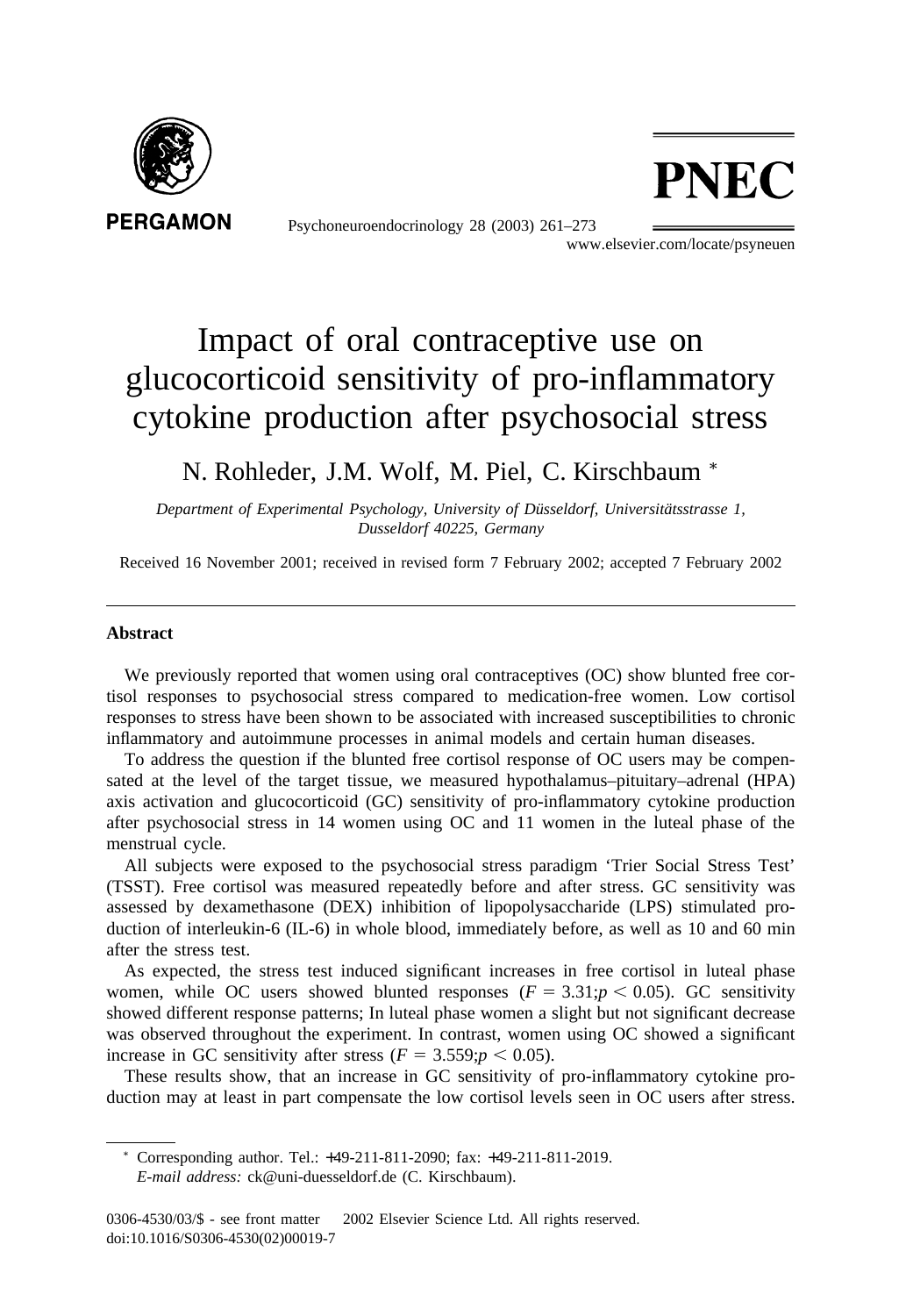This could be one mechanism to protect women using OC medication from chronic inflammatory and autoimmune diseases.

2002 Elsevier Science Ltd. All rights reserved.

*Keywords:* Oral contraceptives; Stress; Glucocorticoid sensitivity; Pro-inflammatory cytokines; Humans; Gonadal steroids

#### **1. Introduction**

Women using oral contraceptives (OC) show a blunted free cortisol response to psychosocial stress compared to men and regularly cycling women (Kirschbaum et al., 1999). This seems to be mediated by increased levels of corticosteroid-binding globulin (CBG) (Wiegratz et al., 1995; Crook, 1997), since total plasma levels of cortisol do not differ between these groups.

Activation of the HPA axis after psychological and physiological stress seems to be an important mechanism for the maintenance of health, since genetically determined low glucocorticoid (GC) responses to a variety of stressors are associated with increased susceptibilities to certain immune related diseases. For example, rat strains showing blunted corticosterone responses to experimentally induced autoimmune diseases show increased susceptibilities to and death from these diseases, while strains with normal or high corticosterone responses rapidly recover within few days (Sternberg et al., 1989; Mason, 1991; Cizza and Sternberg, 1994). Low cortisol responses to stress are also reported in some human autoimmune and inflammatory diseases, such as atopic dermatitis (Rupprecht et al., 1995; Buske-Kirschbaum et al., 1997; Rupprecht et al., 1997; Buske-Kirschbaum et al., 2001). In rheumatoid arthritis, some results indicate decreased HPA axis responses to the stress of surgery (Chikanza et al., 1992), while a recent review suggests that the majority of the findings hint to a normal basal and reactive HPA axis in rheumatoid arthritis (Harbuz and Jessop, 1999).

These results clearly underline the importance of the HPA axis as a negative feedback loop, in which inflammatory cytokines stimulate the hypothalamus to activate pituitary–adrenal function, which in turn results in GC mediated restraint of the immune response (Munck et al., 1984). The correct timing of the GC increase and effectiveness, e.g. as a 'second wave' of stress mediators with a time lag of about 10–20 min before being increased, and more than an hour of being effective at the target cell level, is thought to be required for protecting the individual from an overshooting of inflammatory cytokines with potentially detrimental effects on the host (Sapolsky et al., 2000; Besedovsky and del Rey, 2000).

In light of this regulatory loop and the blunted cortisol responses to stress in women using OC, the question arises whether these individuals are more susceptible to chronic inflammatory or autoimmune diseases. In fact, OC use has been reported to exert mild protective effects in organ-specific autoimmune diseases like rheumatoid arthritis (Van Vollenhoven and McGuire, 1994), while a negative impact is observed in antibody mediated autoimmune diseases, like systemic lupus erythematosus